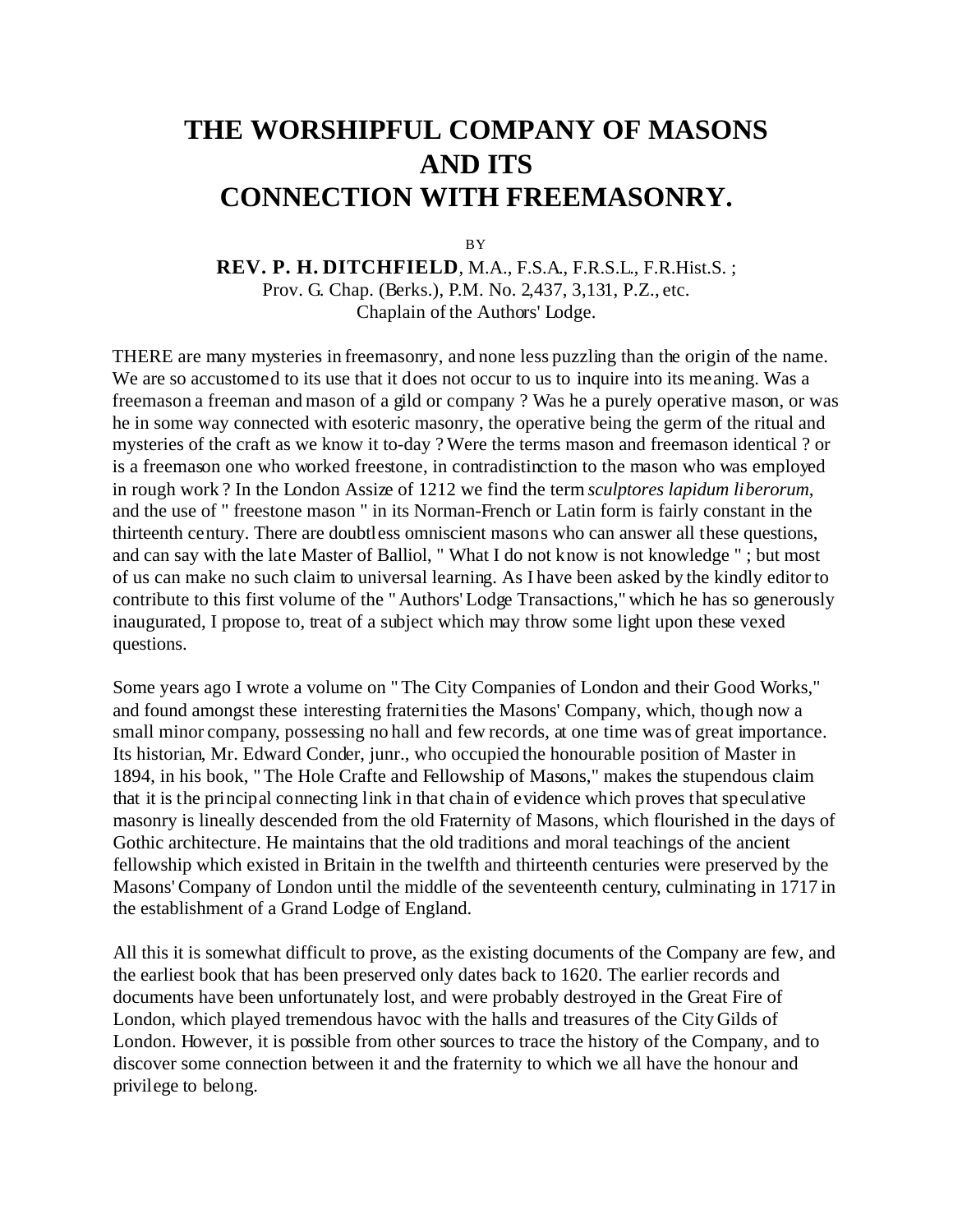Stow wrote in his history of London: " The Company of Masons, being otherwise called freemasons, of ancient standing and good reconing, by means of affable and kind meetings at divers times, and as a loving brotherhood should use to do, did frequent this mutual assembly in the time of King Henry the Fourth, in the twelfth year of his most gracious reign (1410-zz)." In the same year it was incorporated by royal order, and received a grant of arms in the twelfth year of Edward IV. (1472-1473) from William Hawkeslowe, Clarenceux King of Arms, which is now preserved amongst the additional manuscripts in the British Museum.\* The shield is as follows : Sable, on a chevron engrailed between three square castles triple-towered argent, masoned of the first, a pair of compasses extended silver. Crest, on a wreath a castle. This grant of arms was made to the " Hole Crafte and Felawship of Masons," and was confirmed by Thomas Benolt, Clarenceux, in the twelfth year of Henry VIII. (1520-1521). Later on, the engrailed chevron was changed for a plain one, and the old ornamental towers in the arms and crest became single towers. I shall have occasion later on to refer to these arms.

The Company did not begin its career in 14Io, and the Records of the Corporation of London show that it was in existence in 1356, when rules for its guidance were framed. It was evidently then a Company by prescription. In 1376 it sent representatives to the Common Council of the City in the time of Edward III. Mention is made in the Letter-Book of the Corporation (II. fo. 46 b.) of both freemasons and masons, but the representatives of the former are struck out and added to those of the latter in later times. However, in 1530 their Gild is styled the Company of Freemasons.

The original charter was renewed in 1677 by Charles II., the earlier one having probably been destroyed in the Great Fire. It contained a curious clause. The City Companies exercised great authority over the trades they regulated, and no one could follow his craft without being a freeman of his particular Gild. " Foreigners," i.e., those who were not connected with the Company, were not allowed to work in the City, or within a radius of seven miles, without the permission of the Company that presided over their trade. The Company had also power of search, and appointed certain members to examine work done and to exclude " foreigners." Hence in the renewed charter a saving clause was inserted, which provided that the privileges of the Masons' Company were not to interfere with the rebuilding of the Cathedral Church of St. Paul.

The present code of By-Laws was apparently granted in 1356, and shows that the workmen were divided into two classes, hewers and light masons or setters. The special articles are two: i, That no one should take work in gross without tendering proper security for its completion ; 2, That all apprentices should work in the presence of their masters, till they perfectly learned their calling. In the Returns Of 1376, where the number of members returnable by the Gilds to the Common Council is set forth, the masons are said to be entitled to four representatives, and the freemasons to two, as if they were independent societies ; but as I have already stated, in .later times the freemasons are not mentioned, and apparently there must have been a fusion of the two Companies.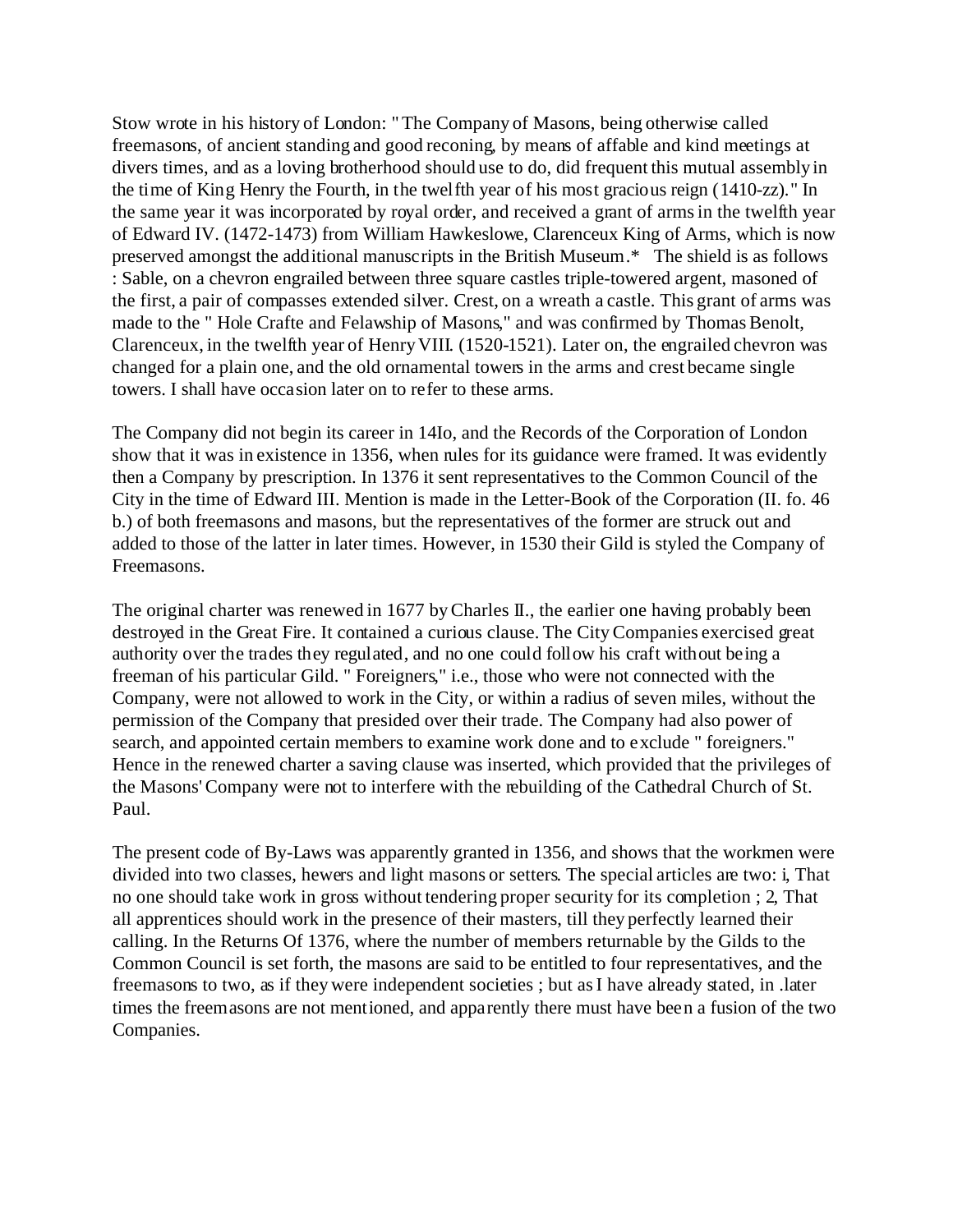In the list of Craft-Gilds in 1421, recorded in the books of the Brewers' Company, the masons occupy the thirty-eighth place among the zit Gilds, preceding the carpenters. In 1469 they mustered twenty men-at-arms for the City Watch, a number equal to that supplied by one of the Twelve Worshipful Companies the Salters.

The hall of the Company was situate in Masons' Alley, Basinghall Street, and the Masons' Hall Tavern still stands to mark its site. They have property in Bishopsgate Street, where there is a Masons' Court, which probably points to the site of an earlier hall. The hall was the scene of an important gathering to which I shall presently refer, showing the connection between the Company and the fraternity to which we belong.

The influence of the Company was by its constitution confined to London and its environs, but it seems to have been recognised in some way by the numerous lodges and chapters scattered over the whole country. There are about seventy manuscript copies of the constitutions of masonry in existence, dating from the fourteenth and fifteenth centuries to the present time, and on several of these the arms of the Company is emblazoned, sometimes also in association with arms of the City of London. An inventory of the possessions of the Gild, taken in 1665, contained a manuscript copy of old charges or gothic contributions, a book of the contributions of Accepted Masons, and of the Masons' Company, given in the mayoralty of John Brown, D.D., 1481 ; but this document has disappeared.

It is well known that apart from the London Company, or associated with it, there was a very old institution of a brotherhood amongst members of the craft extending both in England and abroad, for the government of its members, who were operative masons and their kindred. They had lodges and chapters, and enjoined secrecy in all matters concerning what was done in these gatherings. Learned freemasons have written much about the history of these lodges of operative masons, and an excellent lecture was recently given before the Authors Lodge on this subject, and I need not recapitulate what has been said or written. But what is the connection between our London Company and these country lodges and our own brotherhood ? Were all these early associations concerned only with operative masonry, or is there any evidence that they associated themselves with speculative masonry ? The world owes a great debt to the keepers of diaries, and we owe much to .the distinguished antiquary, Elias Ashmole, for that which he kept. He tells us that on October 16th, 1646, at 4.30, he " was made a freemason at Warrington, in Lancashire, with Coll. Henry Mainwaring, of Karincham, in Cheshire." That is very important and interesting. But that is not all. Other names are mentioned of persons present on that occasion, and Mr. W. H. Rylands, with patient research,, has discovered that not a single member of the lodge was an operative mason. They were gentlemen of good family, or yeomen ; and had nothing to do with the ordinary craft. So without doubt there existed in this Lancashire town in 1646 a lodge that concerned itself with speculative masonry, perhaps somewhat similar to that which we practise to-day. And if that was so in the small town of Warrington, it must have been true of many others.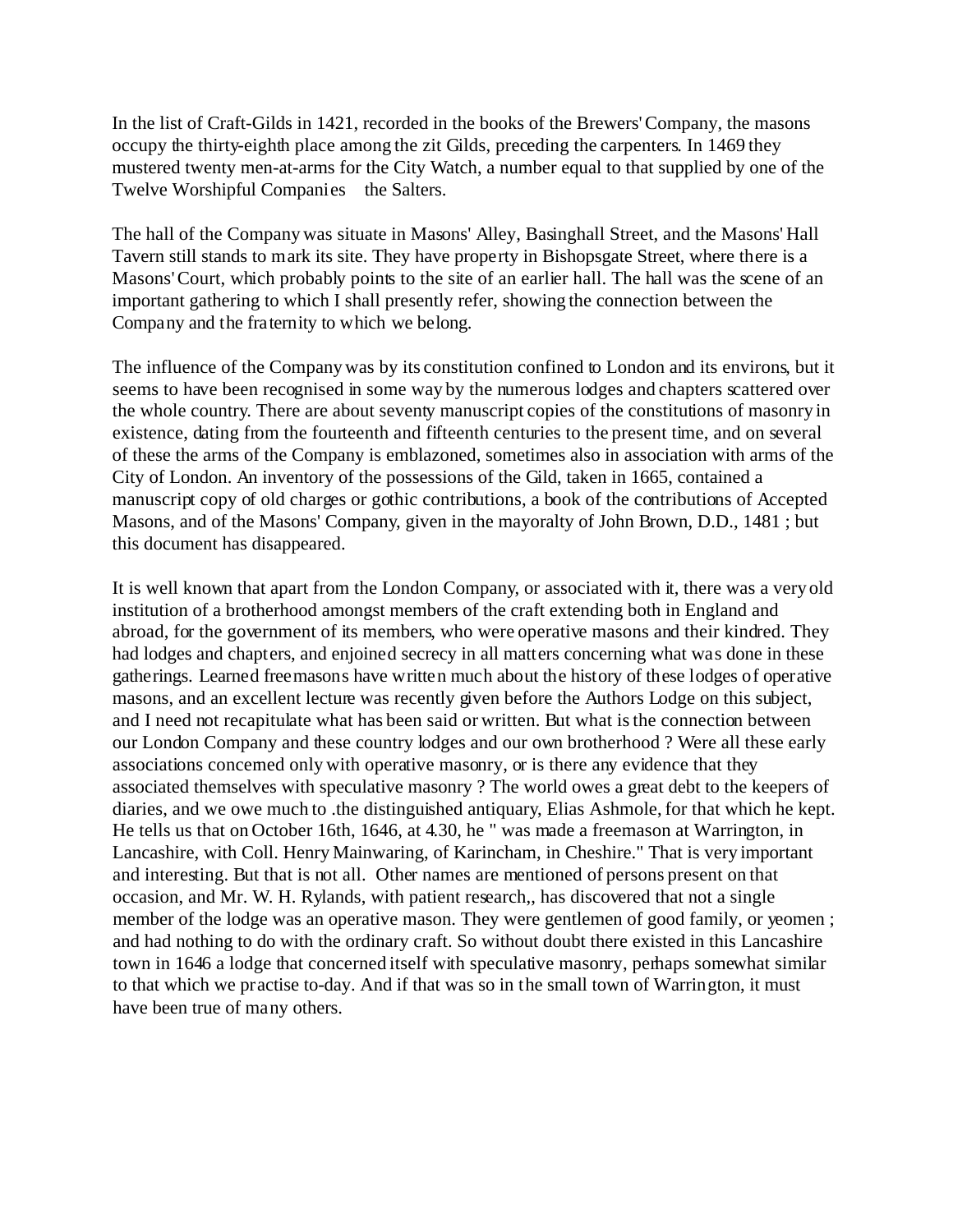Some years later, in 1682, Ashmole wrote in his diary under the date March 10th :- -

" About 5 p.m. I received a summons to appear at a lodge to be held the next day at Masons' Hall, London."

He duly attended, and was admitted into the fellowship of freemasons. There were present Sir William Wilson, a builder and distinguished architect, Captain Rich, Mr. W. Borthwick, &c., and several members of the Masons' Company. Ashmole adds: " We all dyned at the Halfe Moone Taverne in Cheapeside, at a noble dinner prepaired at the charge of the new-accepted masons." Now we may gather from this that there were two divisions of members, one speculative and the other operative, and that the hall of the Company was their place of meeting.

In the earliest book of the Company of 1620, to which I have referred, there is a record of gratuities received from new members being *accepted,* while others were only admitted by patrimony, apprenticeship or redemption, according to the ordinary rules of all the City Companies. May we assume that the former were initiated into a lodge of speculative masonry held in the Company's hall ? Ashmole's account of the " noble dinner " prepared by the " newaccepted masons " seems to support this theory. Again, there was an inventory in the hall which mentions " an old list in the hall, enclosed in a faire frame with lock and key, of accepted masons."

Moreover, Bro. Robert Freke Gould, in his *History o f Freemasonry,* referring to the earliest book of the Company (that of 1620, already mentioned), tells of an important discovery which he made. A certain Robert Padgett is recorded as " Clearke to the Worshippfull Society of the Freemasons of the City of London " in 1686. Now the names of the clerks of the Company are on record, and Padgett was never clerk of the Masons' Company, of which at that date a Mr. Stampe was clerk. Hence it is undoubtedly true that the Society of the Freemasons and the Company were distinct bodies, although they both met at Masons' Hall.

The close connection of the Company with the lodge continued until 1682, when the free and accepted, or speculative, masons for some reason deserted the hall, and most probably our oldest lodge, " The Lodge of Antiquity," was a continuance of that which had previously been held in Masons' Hall. As a proof of this we may notice that in a MS. roll, dated 1586, the arms of the Lodge of Antiquity very closely resemble those of the Masons' Company. Both have the three castles, the chevron and extended compasses, and this helps to show the close connection between the two.\*\*